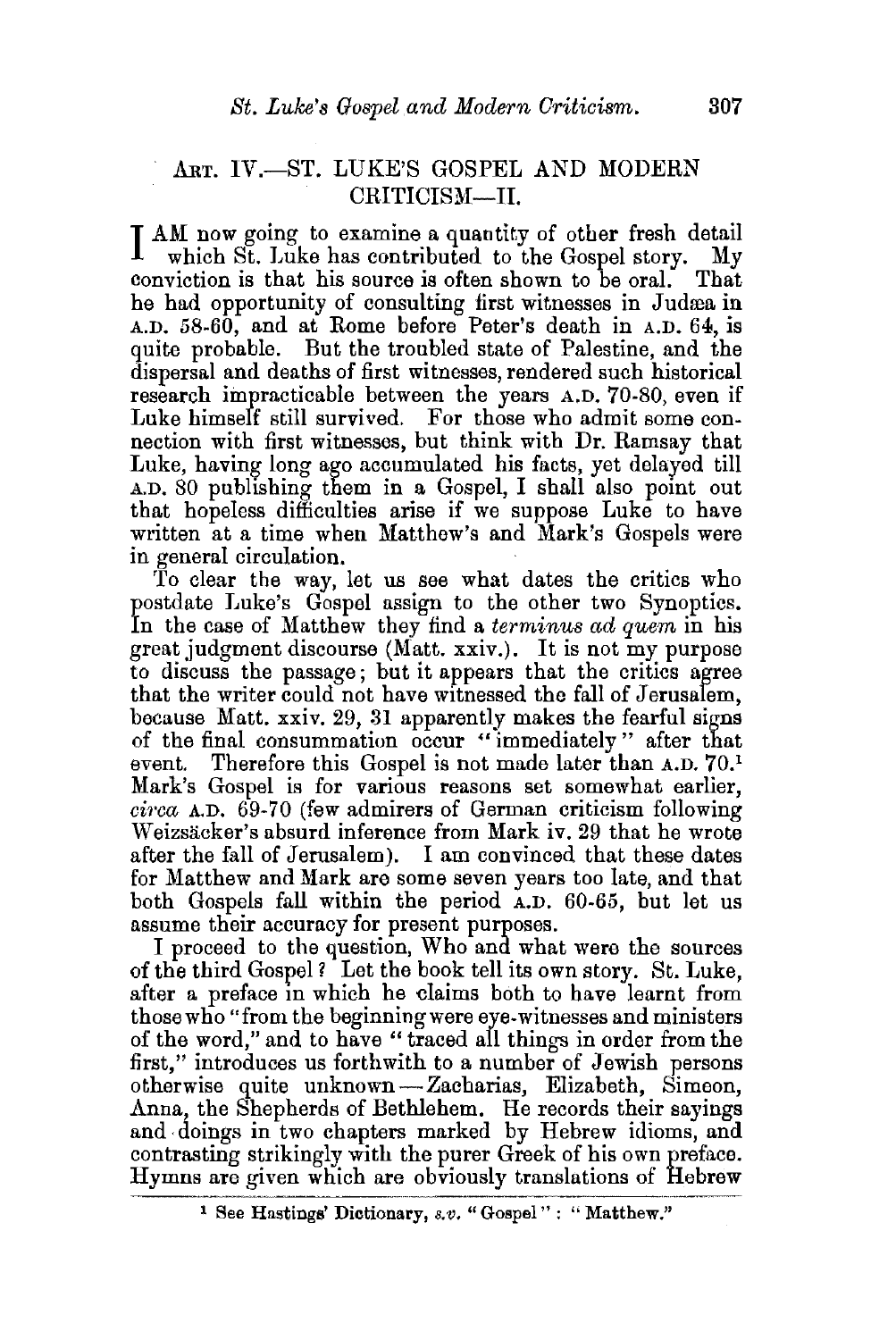originals. A genealogy follows in iii. 23-38 which must have come from written Palestinian sources. But more than this, in relation to the two births which are his subject, he gives details which only the Blessed Virgin could have com~ municated, and which we gather had not been freely published in writing. He relates not only the Divine Generation of Jesus, and such details of the most private character in regard to Elizabeth and Mary as we have in i. 34, 41, 44, but the growth of Jesus in wisdom and stature, and with the comment, " Mary kept all these things in her heart," the one authentic story of His boyhood. The obvious inference here is that he had access not only to Aramaic documents, but, as Dr. Ramsay sees, to the oral information of Mary herself.! There is no reason why such privileges should not have been attainable by Luke during those full two years in Palestine, A.D. 58-60. How either of them could have been attained after the effacement of Jerusalem and the dispersal of the Apostles, including John (who had provided a home for St. Mary as long as she lived), it is hard to imagine. There is no good tradition on the subject of the later life of Mary. What early legends there are certainly point to a general belief that she did not survive the destruction of Jerusalem.

But if we now pass *per saltum* from these opening chapters to the close of Luke's story it seems to me we are compelled to carry our inference yet further. Luke gives us such peculiar details in regard to the Cross and Passion as the Saviour's speech to the weeping daughters of Jerusalem, the story of the penitent malefactor, the words "Father, forgive them, for they know not what they do." Few besides St. Mary and St. John could have given testimony at all for these details of the Crucifixion story; and remembering that Luke in i. 2 professes to have information both from those who had been "eyewitnesses" and those who were "ministers of the word," we are at once reminded that if he ever met St. Mary he could hardly have failed to meet St. John too. Now, there is absolutely no reason why both should not have been accessible to Luke in A.D. 58-60. And it is an undeniable

<sup>&</sup>lt;sup>1</sup> Dr. Ramsay ("Was Christ born at Bethlehem?") well says: "This account must have been either a part of a complete life of Christ... or an independent narrative, ranking with the authority of origin from Mary, and describing just so much as she was best able to tell. The existence of such an independent narrative, and the utter oblivion into which it fell, if it ever existed, seem alike most improbable" (p. 82).<br>"It therefore seems unlikely that the first two chapters of Luke depend which it ten, if it ever existed, seem all the most improbable (p. cz).<br>"It therefore seems unlikely that the first two chapters of Luke depend<br>on an older written narrative. The quality in them is too simple and natural, they give too much of the nature of Mary expressed with the art of Luke, to have passed through the mind of an intermediate writer" (p. 85).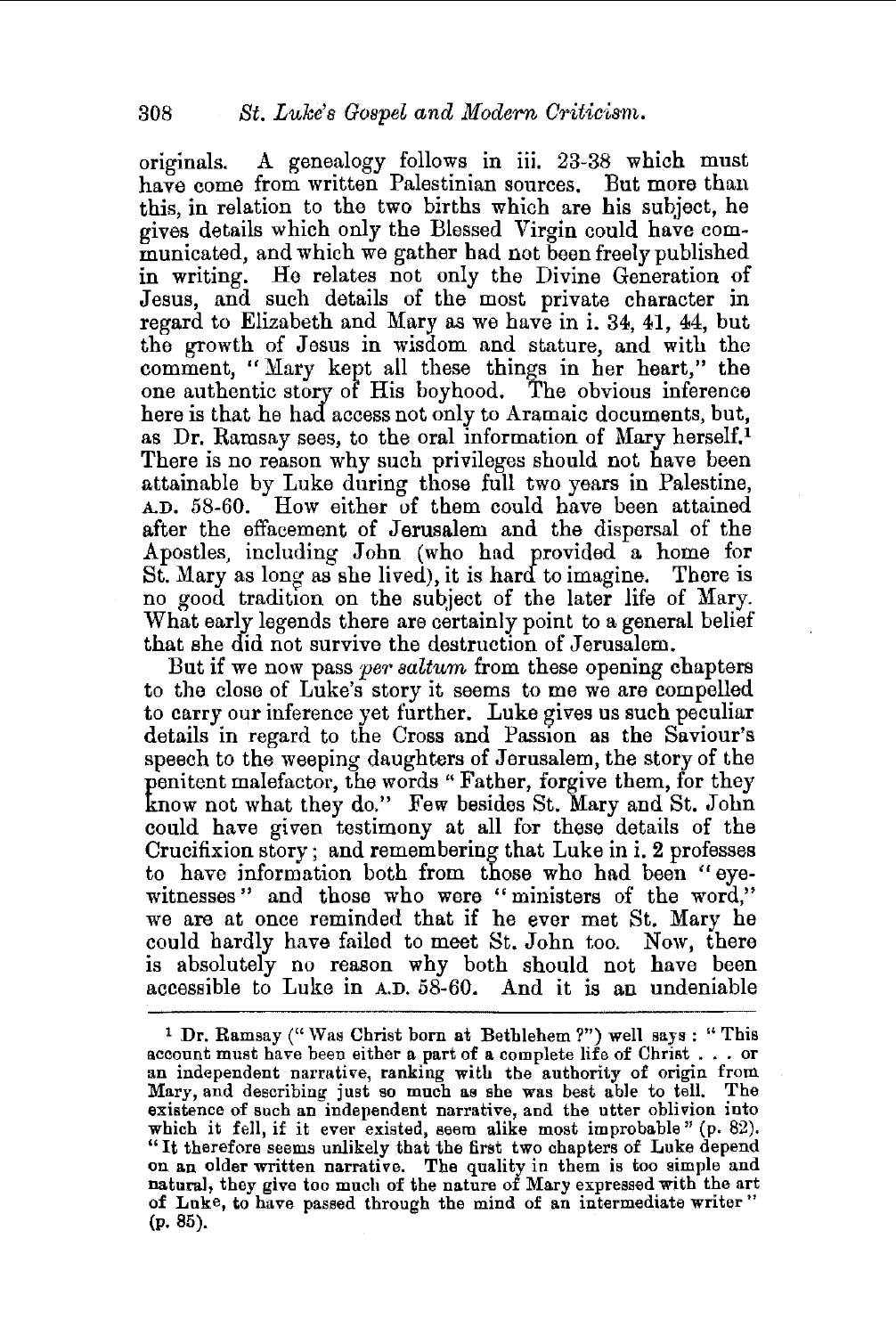fact that often where Luke is independent of the "common source" he introduces John's name, or confirms some statement of the fourth Gospel. I will not press as instances Luke's knowledge of our Lord's repeated appeals to Jerusalem  $(xiii. 34$ ; perhaps, too, iv. 4), or of the Resurrection appearance to the assembled Christians in xxiv. 36-43 *(cf* John xx. 19-23). These may well have been matters generally known. But when we find Luke records the "running" of Peter to the Saviour's tomb, and his " stooping and looking in " and seeing the "linen cloths by themselves" (xxiv. 12; *cf.* also 24), we are at once reminded of a story told in similar phraseology, but in fuller detail, by St. John. When we find Luke recording, as John does, the petty detail that it was the "right" ear of the High-Priest's servant that was cut off on the occasion of Christ's apprehension, there is another indication of Luke's source. And when we find this Gospel alone relating a story to the disparagement of St. John-how the sons of Zebedee petitioned for the destruction by fire of the churlish Samaritan villagers, and sustained a rebuke-the evidence goes further still. Other instances could be given, but the crowning proof (if Luke xxii. 43, 44<sup>1</sup> be an integral part of the Gospel) is Luke's peculiar description of our Lord's night of agony before His Crucifixion. It is in some respects a defective story when compared with that of Matt.- $Mk<sup>2</sup>$ . On the other hand, it contributes two new incidents—the appearance of the angel, and the sweat of blood. Now, only two persons could have been primary recorders of that scene after the beheadal of St. James. It can scarcely be doubted that the version of Matt.-Mk., with its special allusions to Peter, came primarily from that Apostle's lips. Nor can one suppose that Peter, whatever his contributions to this Gospel, supplied Luke with this very variant form of the story of the "Agony." There remain only two alternatives-either that Luke has embellished a most solemn scene with worthless romance, or that his authority was, primarily at least, St. John who, more wakeful than Peter, could attest the incidents Luke here supplies. I do not believe that even in A.D. 80 such embellishments were readily tolerated. That John gave his authority to a now lost document containing his version of

<sup>1</sup> This passage is omitted in several early MSS., but its absence is accounted for in the age of Arianism. Doubtless the explanation is that controversialists, more orthodox: than scrupulous, expunged it as likely to weaken belief in our Lord's perfect Divinity and superiority to angels. Certainly no Arian or Nestorian would gain much by inventing such

incidents.<br><sup>2</sup> I use this abbreviation where the two first Gospels tell practically the same story.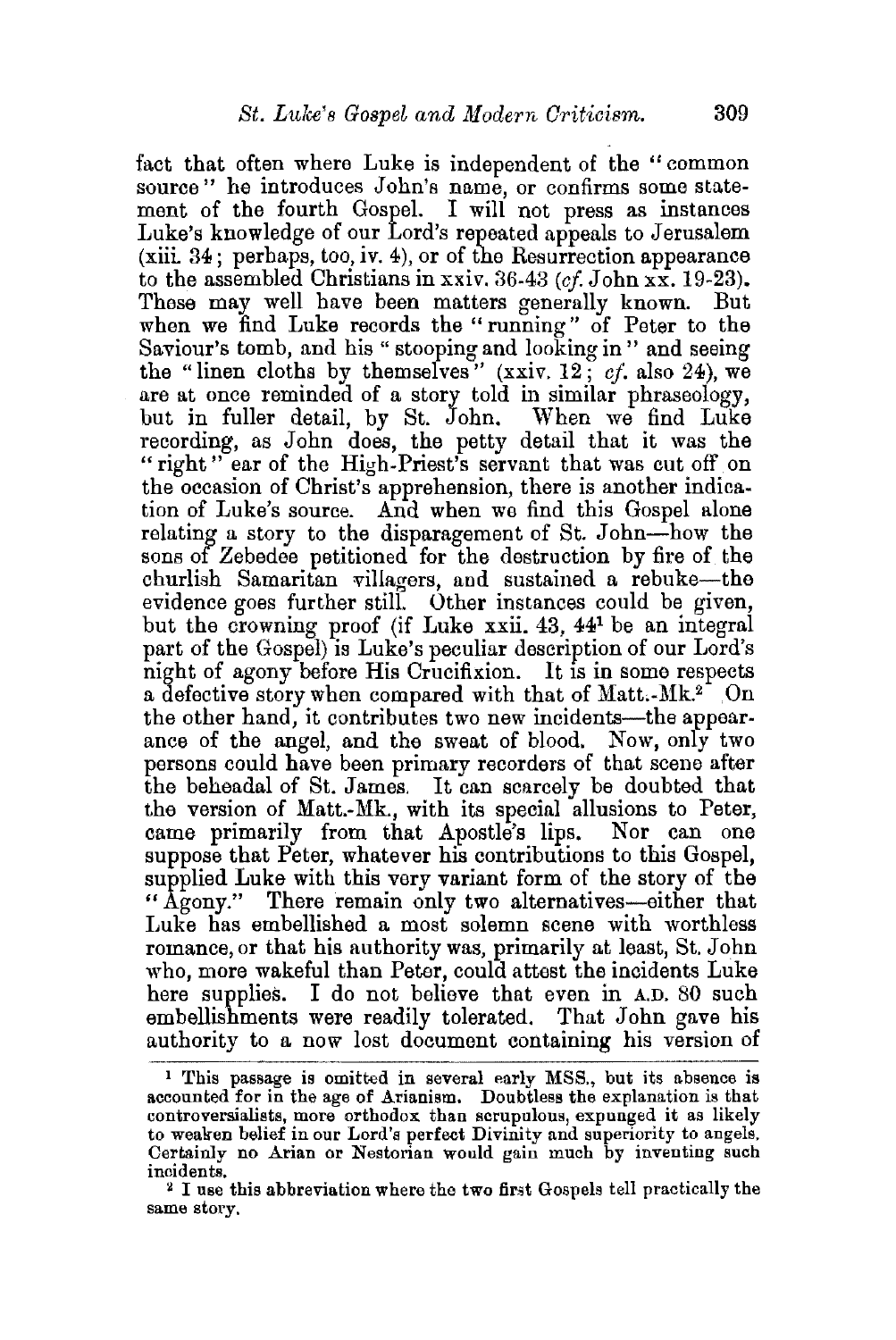the story seems most improbable. Therefore I claim the passage as a proof that Luke had here the oral testimony of the first witness, John. But, again, how are we to bring the Evangelist in contact with that Apostle, save on the assumption that he met him in those years, A.D. 58-60. It is easy, of course, to extend Luke's life and Luke's travels indefinitely, and imagine he visited Asia Minor, and encountered St. John in A.D. 70-80. But as a fact there is at least as much reason to believe that Luke himself did not survive the martyrdom of Paul in A.D. 68.<sup>1</sup> And no one unprejudiced with those theories about "post-dated prophecy," which I have already mentioned in my first paper, would doubt which is the more reasonable hypothesis for bringing Luke in contact with the evidence of St. John.

But Luke's claim to have learnt from first witnesses may have had yet fuller authorization. Besides the reasonable assumption that other Apostles were still at Jerusalem in A.D. 58-60, there is fair evidence, as Dr. Chase shows, that Peter was at Rome from the winter of A.D. 61 to his martyrdom in A.D. 64.<sup>2</sup> If so, the Christians at Rome were necessarily in constant intercourse, and it would be strange indeed if a man, designing to write a Gospel, did not avail himself of the presence at Rome of another eye-witness and minister. It may well be that Luke had not so much opportunity of learning from Peter as had Mark, for Peter's contributions to the second Gospel are, I think, undeniable, though, of course, not sufficient to justify us in calling that Gospel " Petrine Memoirs "3 with Mr. A. Wright. But I think, in that " suspected " account of the Miraculous Draught of Fishes and a few other passages, possible indebtedness may be conjectured on Luke's part too to Peter.

Here, first, is another episode to which only Peter and John could give testimony. In the Transfiguration story Luke

l Appendix, Note A. 2 Hastings' Dictionary, *s.v.* "Peter." 3 Papias, Clement, and Irem:eus are mutually contradictory as to the character of Peter's connection with the second Gospel. But the most significant passages are those (Eusebius, "Hist. Eccles.," ii. 15, vi. 14) which indicate that Mark had already written before Peter was apprised of his design. It is most unlikely that this account of the matter should be a later conjecture. On the other hand a loose connection with Peter would naturally be exaggerated. Peter's ignorance of Greek and need of Mark as a Greek "interpreter" is so constantly assumed nowadays that I may remind the reader that we have an "undisputed" Epistle of Peter in almost classical Greek, not in the least suggestive of the second Gospel. Yet at the time of writing Mark was with Peter, Did Peter in his old age learn to write better Greek than his own dragoman? Papias mentions<br>his own *ερμηνείαι.* And *ερμηνευτήs* in Papias and Irenæus may after all mean no more than "interpres" in Jerome's "habebat ergo [Paulus] Titum interpretem."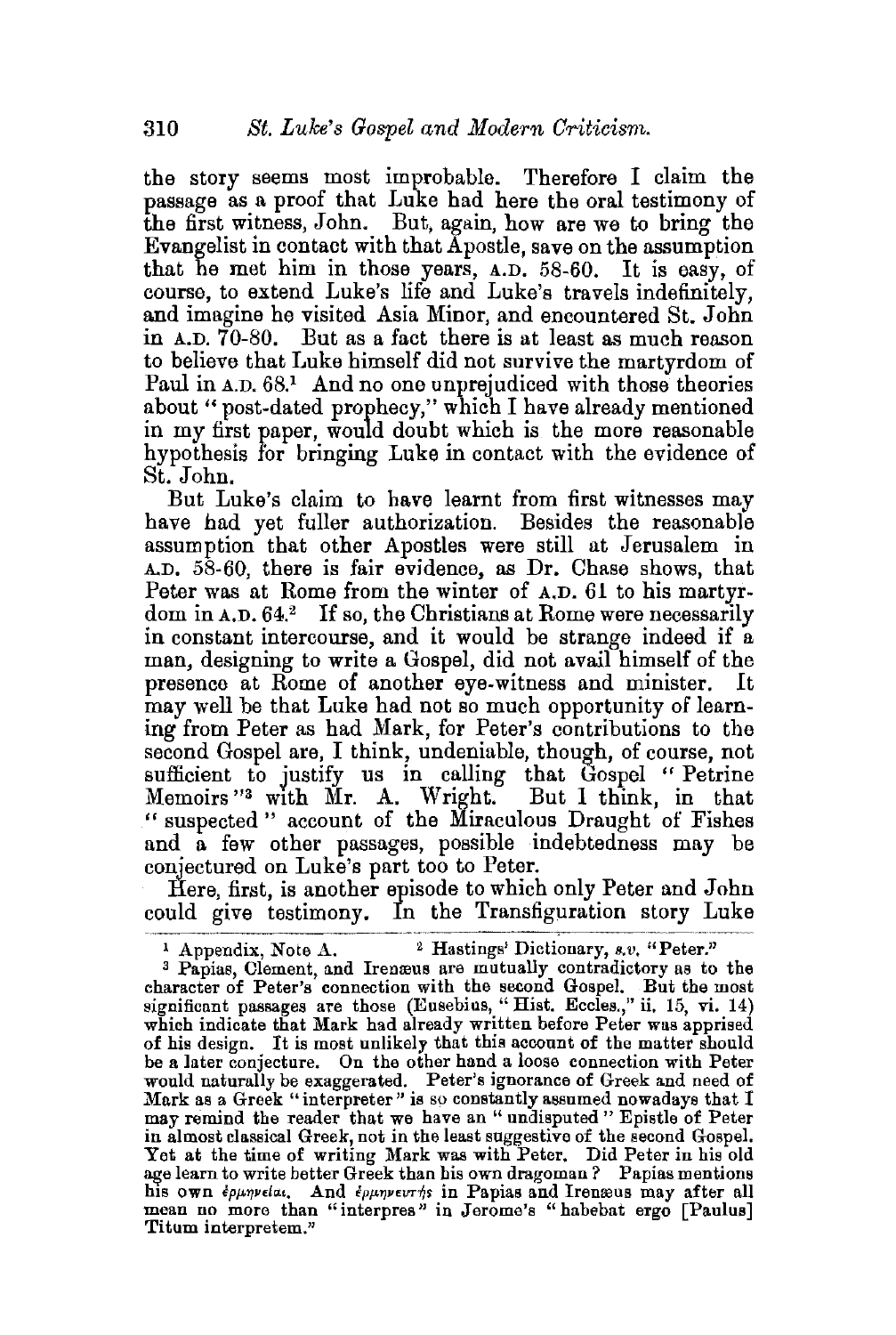strikingly qualifies the ideas we should have had we only the record of Matt.-Mk. I cannot pretend to say which Apostle is here Luke's informant, but his narrative here ought, in any case, to be a serious crux to the critics who make him write his Gospel in A.D. 80. Two Gospels had, on their assumption, given an identical account of a sublime vision vouchsafed to three favoured Apostles. Is it likely that, when Peter was a revered martyr and John the most venerated living Apostle, a man with no credentials but an ancient association with St. Paul, and the possession of some now lost document, should venture to introduce into the story the modifications we find in this third Gospel? For Luke gives us details which, if not discreditable to the Apostles, are certainly very far from enhancing the dignity of the scene, as presented in Matt.-Mk. He tells us that Jesus had ascended the mountain" to pray," and that the Apostles, on this occasion of high privilege, had simply fallen asleep. The whole scene is, in fact, elucidated for us by this presumedly late Gospel, for we usually gather from it that the Transfiguration took place at night. It suggests possibly the inference that Peter spoke, not as a man entranced with the glories he witnessed, but simply as one half awake, and therefore " not knowing what he said," when he proposed to make three tabernacles for Moses, Elias, and the Lord. Sceptics would obviously be tempted to go further still and say that the whole transaction was but a dream. Surely this is a strange sort of embellishment for the Gentile Christian to introduce into the "Petrine Memoirs." Indeed, I wonder that our "higher" critics do not make bold to " suspect " it as a replica of that other occasion of privilege just mentioned, when the Apostles were bidden to " watch and pray," and were found, as Luke tells us, " sleeping for sorrow."

The possibility of associating Luke with Peter is more distinctly suggested in that remarkable passage (xxii. 31-33), where the Apostle is specially warned that "Satan should sift him as wheat," told that his Master had " prayed for him," and urged "when he has turned again to strengthen his brethren." This passage seems to mark again the dividingline between the two schools of criticism. If the words are authentic, the rational account of them is that Luke received them from an Apostle, and possibly from Peter himself. If they are merely a free embellishment of the familiar prediction of Peter's threefold denial (which prediction Luke also gives), then the Evangelist will, by most plain persons, be held disqualified to write a Gospel at all. It is interesting to note that it is only Luke who names Peter and John as the two disciples who were sent into Jerusalem to prepare the Paschal meal.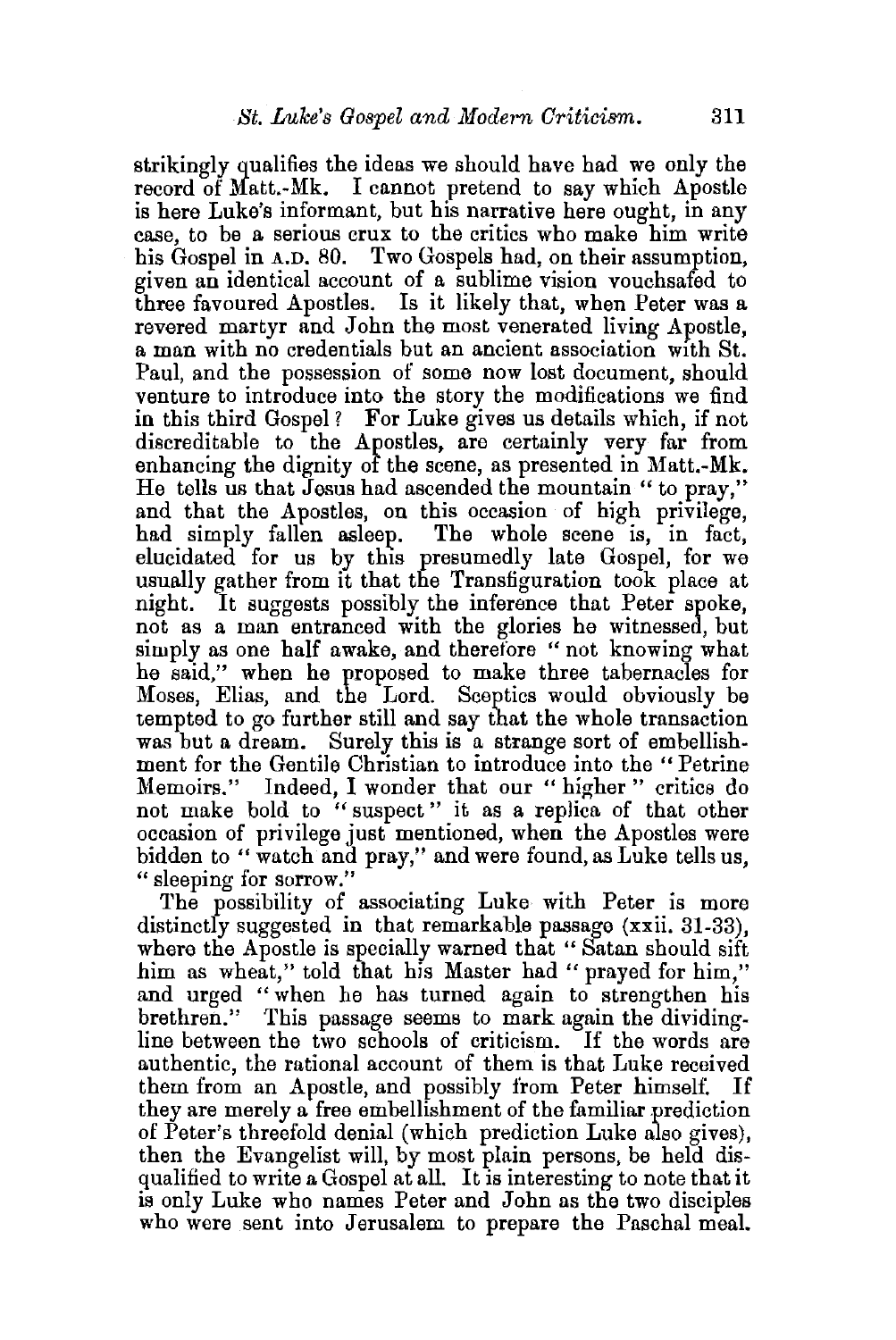Probably, however, Luke's authority here is not Peter, but, as in the story of the Passion, John. On the other hand, in xii.  $41$ , we may perhaps conjecture that Peter is the source of information. The case here is this  $\cdot$  Matthew gives in a The case here is this : Matthew gives in a later context the charge to "watch as against a thief," and continues without break with the Parable of the Faithful and Unfaithful Stewards. Luke, besides giving the discourse a different occasion, interpolates between these two parables a somewhat obscure question on Peter's part, "Lord, speakest Thou this parable to us or to all?" Bearing in mind how frequently Matthew has ranged our Lord's discourses by subject, not occasion, we may perhaps claim that Luke's setting is the right one. But certainly that obscure question could not in any case have been invented by St. Luke. Where did he learn of it? How was he able to interpolate it so curiously between two sayings which Matthew is assumed to have recorded ten years earlier in a different context? The obvious answer is that Matthew and Luke are quite independent works, and that Luke records these matters with some help supplied by a first hearer, and perhaps by Peter himself.

I shall hereafter show how this minute interpolation of detail is observable all through Luke's Gospel The impression it conveys is not that of an author who merely transcribes various documents now lost, but of one who has consulted living witnesses, and, as Luke states, tried to trace the course of all things accurately.

There appears, then, to be good reason for associating Luke's story with St. Mary and St. John, and some reason for thinking he had also the testimony of St. Peter. If we assume him to have also the written accounts of our Lord's Galilæan ministry, which are termed the "common Synoptic source," and which he may well have procured in Palestine in 58-60, we shall probably not find much more occasion to multiply " documents " in the case of a writer who has living testimony. St. Luke, is thus found in A.D. 62 completely equipped for the story he has given us. He has also a quantity of other precious material gathered in his travels with St. Paul, which is to be worked into the story of the Acts. What possible inducement could a man have in those dangerous days for delaying the publication of matter of such value in the form of a book, of which transcripts might be easily made ? Horace, it is true, has given the advice in the matter of publication *nonumque prematur in annum.* But that was in the case of juvenile poetical effusions, not records of speeches, and accounts of historical events of supreme importance. Dr. Ramsay's assumption, however, is that Luke now makes a halt of not nine, but twice nine years, and that,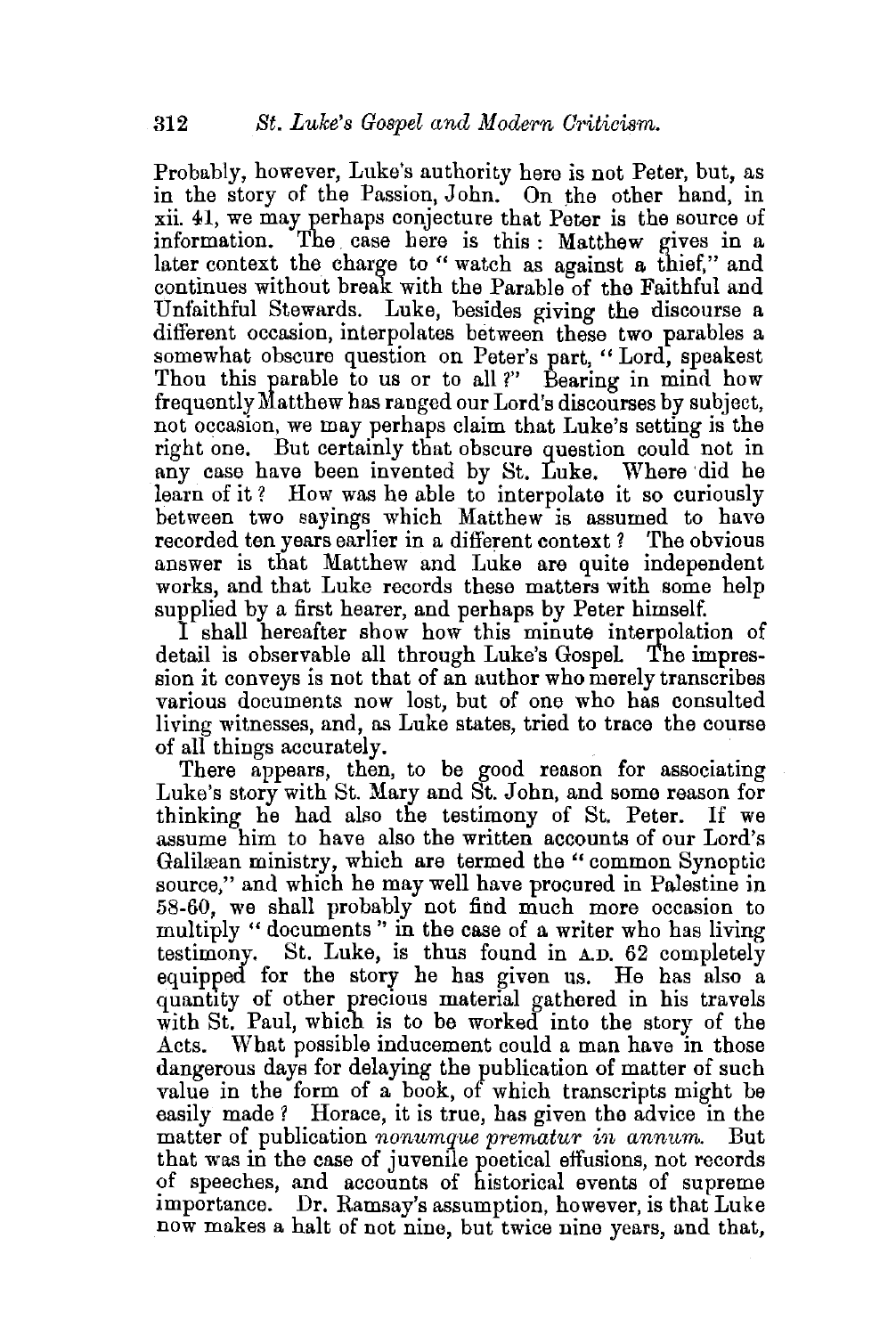too with a third<sup>1</sup> volume in his mind-one on the doings of Peter and Paul till their deaths at Rome.

In view of this assumption, let us recall that admission of the critics that the Gospels of Matthew and Mark had been written as early as A.D. 70. It is certain that within half the time between the dates A.D. 70 and A.D. 80 both Gospels must have been widely circulated. The Churches were in constant intercommunication. It is inconceivable that a man proposing, in A.D. 80, to publish a complete life of Christ, should not have known that men of high authority had long ago anticipated his design. It is certain that any laborious student, even if he had not for many years been working in the same field, would have procured, as soon as posstble, MSS. of these Gospels, if only to insure the success of his own book. Whether in such a case a man, known chiefly as a fellowtraveller of Paul many years back, would not have been held guilty of some presumption in traversing at all that ten-yearsold Gospel with the Apostolic name Matthew, and what the critics call the " Petrine memoirs" of Mark, I will not stay to determine. But, at all events, any careful historian would have used these authoritative Gospels to supplement deficiencies in his own knowledge, and to correct his own inaccuracies in detail. That Luke did not do this is, I think, apparent; and therefore I am convinced that all this postdating of Luke is a quite gratuitous hypothesis, which would never have been broached but for the modern view that Christ's predictions in Luke xix., xxi., must necessarily be prophecies after the event. Take, for instance, the different; order of Christ's three Temptations in Matthew and in Luke. Few dispute that it is Matthew, the Apostle and hearer of Christ, who here presents to us the true sequence. Is it probable that Luke would boldly traverse a testimony of such sort, in so private a matter, without a note or comment? Take the markedly conflicting accounts of the death of Judas in Matt. xxvii. and in Acts i. Probably, as Dr. Ramsay suggests, Luke here has incorporated matter which is not strictly accurate. But, however we decide the point, it seems quite certain that even when the Evangelist came to edit the Acts. he had never read the account of Matthew. Take. Acts; he had never read the account of Matthew. again, the variations in Luke's account of the institution of the Eucharist, which I shall notice hereafter. However we account for them, it seems impossible that in such a matter Luke, in A.D. 80, could have thus modified the common language of two authoritative Gospels. Or take the familiar Parable of the Sower. We observe that in Luke our Lord's We observe that in Luke our Lord's

 $1$  See Appendix, Note A.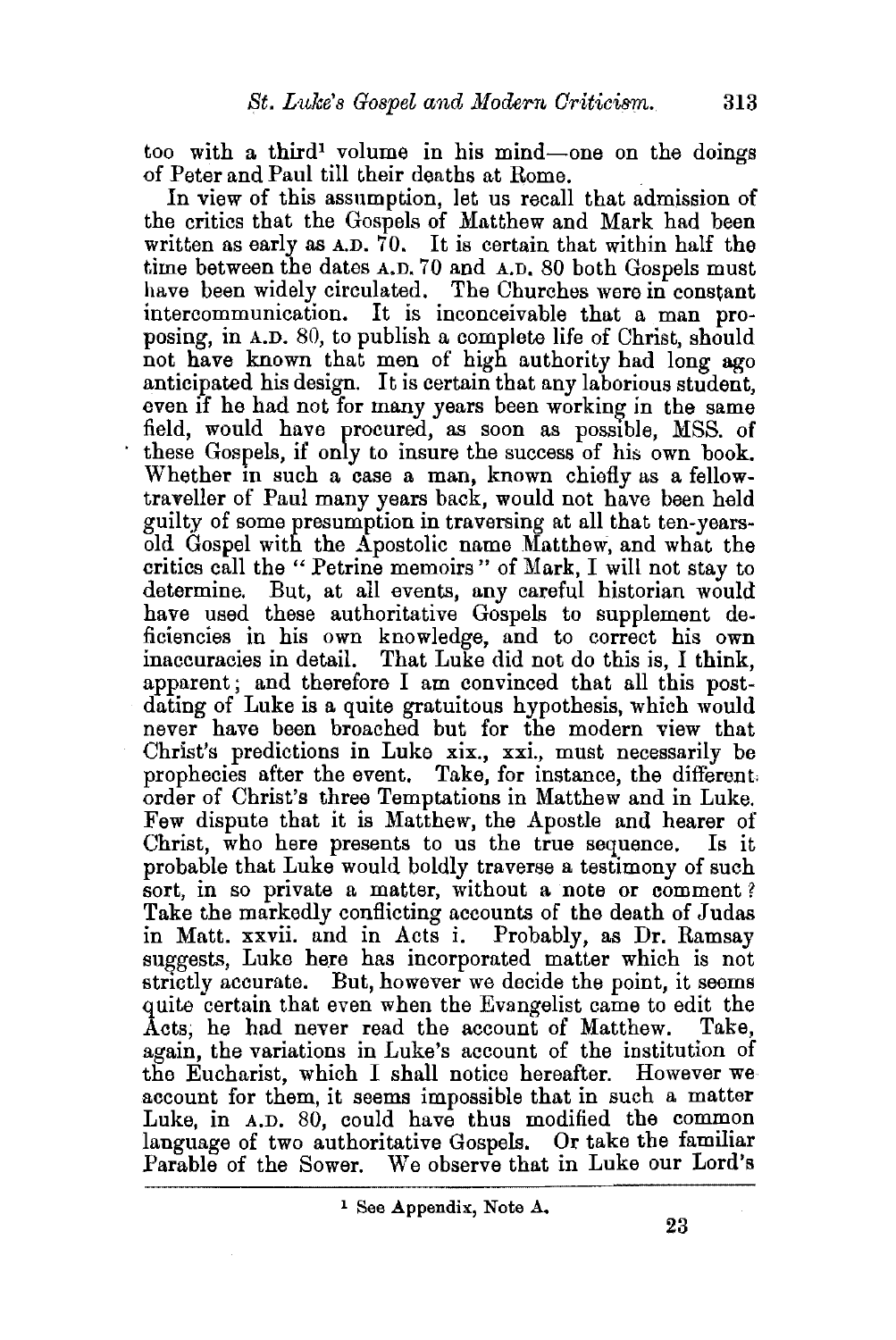application has lost the striking detail of varying degrees of fruitfulness : " Thirtyfold and sixtyfold and a hundredfold " (Mark iv. 8; *cf.* Matt. xiii. 8). Would not any perusal of Matthew or Mark have indicated the defect? Luke alone has recorded the story of the penitent on his cross ; but he had not learnt what the offence of him and his colleague was. For him they are merely "malefactors." Acquaintance with Matt.-Mk. would have informed him that they were "robbers." Certain topographical peculiarities of Luke lead us to the same conclusion. In  $A.D. 80$ , when Matthew and Mark<sup>1</sup> were current Gospels of some standing, Luke, despite his large nautical experiences, would have deferred to the Christian nomenclature, "Sea of Galilee" or "Sea of Tiberias." Along with Josephus, but alone of the Along with Josephus, but alone of the Evangelists, he calls this water''Lake of Gennesareth." The scene of our Lord's agony would probably, too, have been designated at least as a "garden," not loosely as " the Mount of Olives." Long before A.D. 80 he might have identified his "certain village" where Mary and Martha dwelt, with the Bethany which he himself elsewhere mentions. In all these cases Luke appears to have retained the facts which he gathered in Palestine, without very close attention to the names. These are just the defects which a long delay between compiling and publication should have enabled Luke to correct, in view of the constant intercourse between the Christians of Judrea and Rome. They are quite unintelligible in the case of a man who for many years might have had access not only to numerous Palestinian Christians, but also to accounts speaking with some degree of Apostolic authority. In this matter, indeed, Luke's very excellencies point to the same conclusion as his defects. There is much mdefiniteness of arrangement in this Gospel. Yet both in his genealogy and in his setting of many discourses, Luke has recovered order and sequence where Matthew's arrangement is on an arbitrary plan. But the greater precision of our Evangelist would hardly assert itself in A.D. 80 against a Gospel familiarly associated for ten years with the name of Matthew without some mention of the writer's own authorities. That Luke never mentions these is a proof that, although many narrations of the *Gesta Christi* were afield, nothing had yet appeared which could be said to be full accounts, with Apostolic sanction.

While the subject of defects is on my pen I will notice one which seems to confirm my view of the date of publication

<sup>&</sup>lt;sup>1</sup> On Luke's supposed knowledge of the second Gospel see Appendix, Note B.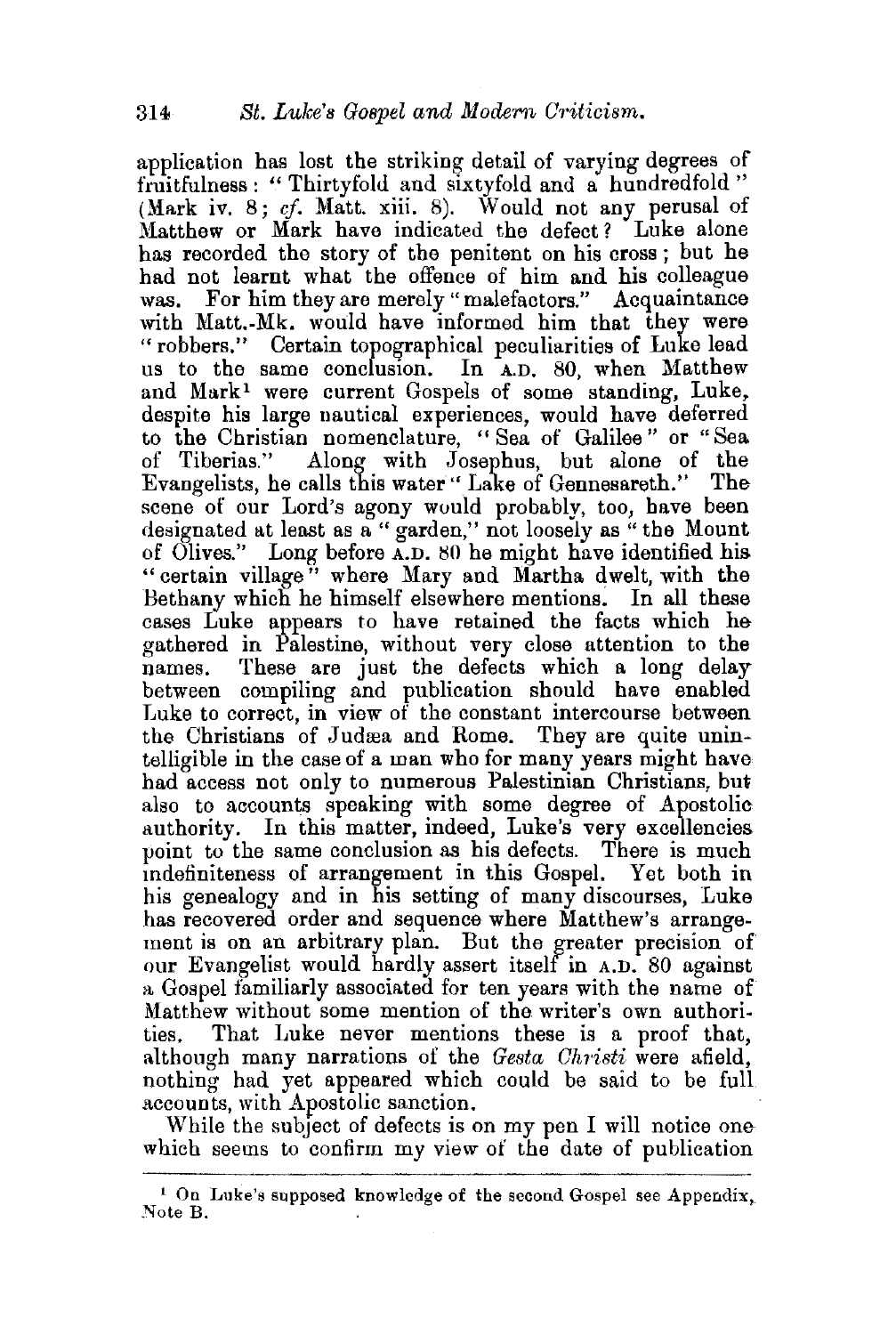both in Luke's case and that of the other two Synoptics. Many readers of these Gospels must have noticed a very singular omission in their story in the matter of Peter's assault on the High-Priest's servant, when our Lord was apprehended. All three are defective in one very important item, the name of the assailant. For all of them it is not " Peter" who draws the sword, but only " one of them that were with Jesus," or "a certain one of them." And this though Luke knows, as St. John does, that minute detail that it was the "right" ear of the man that was cut off. Now, can it be doubted that it was pretty well known in Christian circles who the one Apostle was who took up arms in the Master's cause ? Can we suppose that the affair was really left in obscurity till John wrote down in his Gospel the names "Simon Peter" and "Malchus"? The obvious explanation is that this silence of the Synoptics is deliberate. As long- as Peter lived, the acknowledgment of that action of his in a Christian publication might well be used by any enemies of the Church to bring him into trouble. After his death in A.D. 64, however, men's lips would be unsealed, and anyone writing the story might openly name Peter as the assailing Apostle and Malchus as his victim. This is just what  $John$  does, and from xxi. 19 we gather that this ETangelist certainly wrote after Peter's death. But by this reasoning we reach the conclusion that all three Synoptics wrote, not after, but before it, and therefore that Luke wrote, not in A.D. 80, but before A.D. 64.

ARTHUR C. JENNINGS.

## APPENDIX.

NOTE A.—It is conjectured by many of the critics who assign a late date to this Gospel that Luke had also in hand a third volume on the careers of Peter and Paul after the date A.D. 63, with which Acts closes. Use is made in this connection of the obscure passage in the second century "Muratorian fragment" in reference to Luke. It runs thus: '' Sicuti et semote passionem Petri evidenter declarat et profectionem Pauli in Spaniam profiscentis." It is possible that this passage does really point to an early tradition that Luke intended to add to the Acts the story of Peter's martyrdom and Paul's renewed journeys. But this would not necessitate a "third book." Further, if the reference really is to things that Luke might have told, it is surely significant that the *passio Pauli* is not among them, Paul's travels being for the writer the terminus of Luke's imaginary supplement. In fact, the passage (1f worth anything) points to a belief that Luke was not able to tell of Paul's martyrdom, presumably because he did not live to witness it. There is not much improbability in this, despite Luke's presence with St. Paul at the time of his writing his last surviving letters (cf. 2 Tim. iv. 11; Col. iv. 14; Philem. 24). It is perhaps a fair conjecture, in view of the abrupt close of Acts and certain indications of incomplete editing, that Luke's intention was to carry on his story, that he had material for the

 $23 - 2$